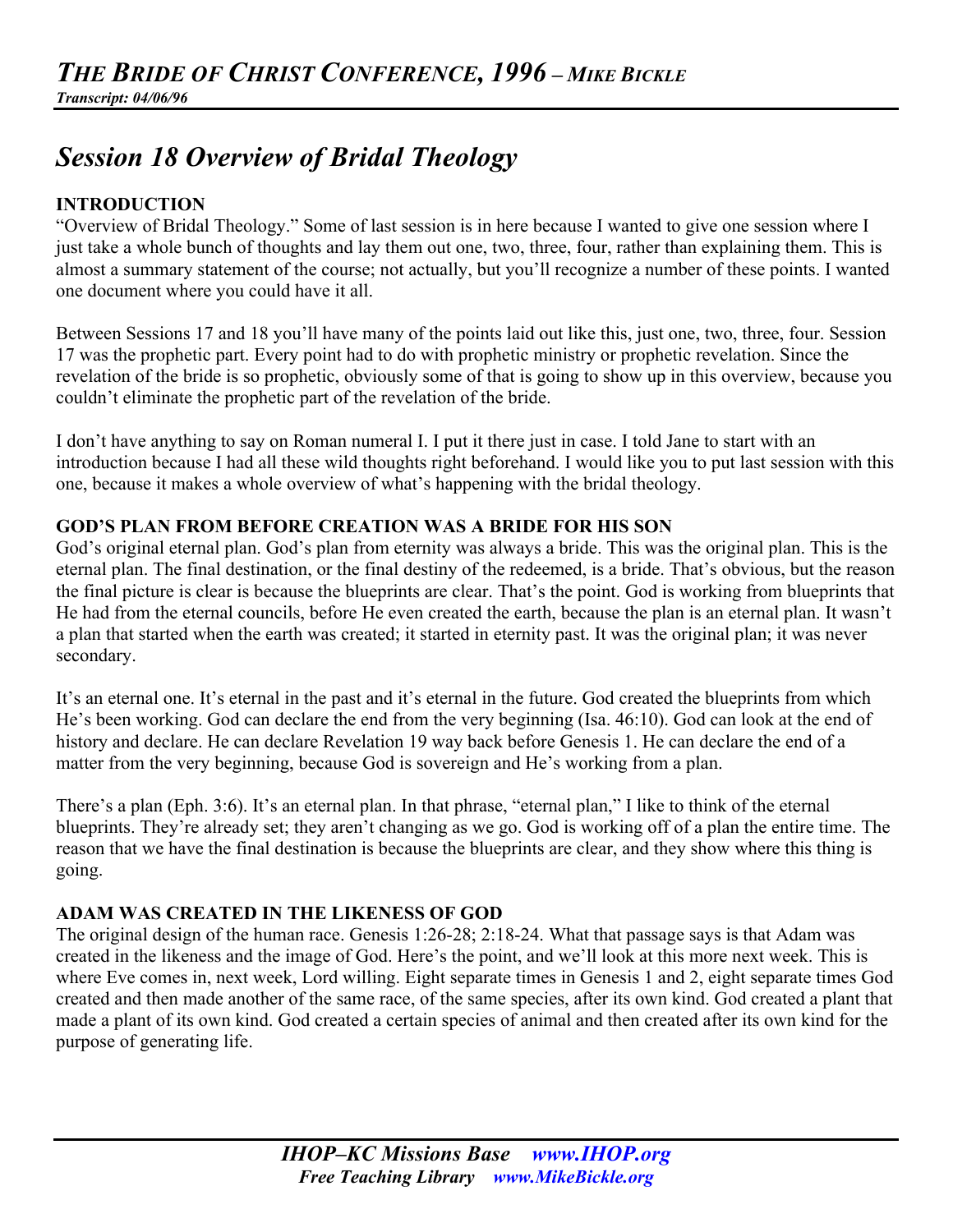Then suddenly God makes this radical move. He creates the human spirit, but it's after the image of God. The angels are saying something like this, and again we will look at it in a lot more detail next week. There are a number of verses that say the angels don't know what God is doing, but they are watching the unfolding to figure out the mystery, the plan. Why? Because a mystery needs a plan. It's not planned. The angels are up there watching as this happens. He makes a cat and then makes another cat after its own kind. He says, "OK, it will generate life."

Then He goes from the earth, to the plants, to the animals. And then He skips way past the angels, past the archangels, cherubim, and seraphim. He makes this new creation, this new race, but it's in the image of God, so God can generate life in union with it.

The angels are asking the question, "Why so noble? Why so exalted? Where is this thing going?" It was stunning to them, because the genetics, the "engine," so to speak, in the human spirit was built to have union with God—not with any other creature that was made on the earth. This is where this thing begins. In the original design of the human spirit, we were designed for intimacy with God for eternity. God was working from a plan. That's the point. When the human race began, bridehood was in the mind of God. That's why we're made in the image of God: to have union with God forever, and to generate life out of that union.

#### **MAN WAS MADE IN GOD'S LIKENESS IN ORDER TO HAVE UNION WITH GOD**

Paul the apostle comes along years later, 4,000 years later, in Ephesians 5:31-32. He interprets what happens in Genesis 1 and 2 by the Holy Spirit, by apostolic revelation. Paul the apostle says, "Do you want me to tell you what's really happening?" He says, "God was fulfilling the mystery, which is Christ and the Church."

And again, we will look at this in a lot more detail next week. But the thing I want you to see in III is the continuity of this plan. That's the point I really want to reveal here. In Ephesians 5:31-32, what's happening is that Paul is quoting Genesis 2: "A man shall leave his father and his mother, and shall cleave unto his wife" (Gen. 2:24, KJV). That's the passage where God says, "It is not good that man should be alone; I will make him a helper comparable to him" (Gen. 2:18). God is speaking these to Adam. "A man shall leave his father and mother and cleave unto his wife."

Paul says, "Do you want me to tell you what's really going on?" God wasn't just giving a history of creation. He did do that, but that wasn't the highest thing on God's mind. He wasn't just giving divine order for marriage. Paul said, "I'll tell you from apostolic revelation what's happening." He was talking about Jesus and His people. When He said a man will leave his father and cleave unto His wife, Adam went under a deep sleep, and a rib was taken from his side.

Paul says, "I'm telling you from the throne of God, He was talking about Jesus first, and He was talking about the order of marriage and giving a history of creation second and third."

Again, that's the theme of next week. We'll look at that in a lot of detail. The point of it is this: God saw the final destination because He knew He was working from a blueprint. He designed the human spirit for this destination. He made it in God's likeness to have union with God.

The original call of the nation of Israel was a bridal call. Here we are in Jeremiah 2:2. Jeremiah prophesied about 600 years B.C. Moses lived 1,600 years B.C., right? So 1,000 years after Moses, Jeremiah was speaking,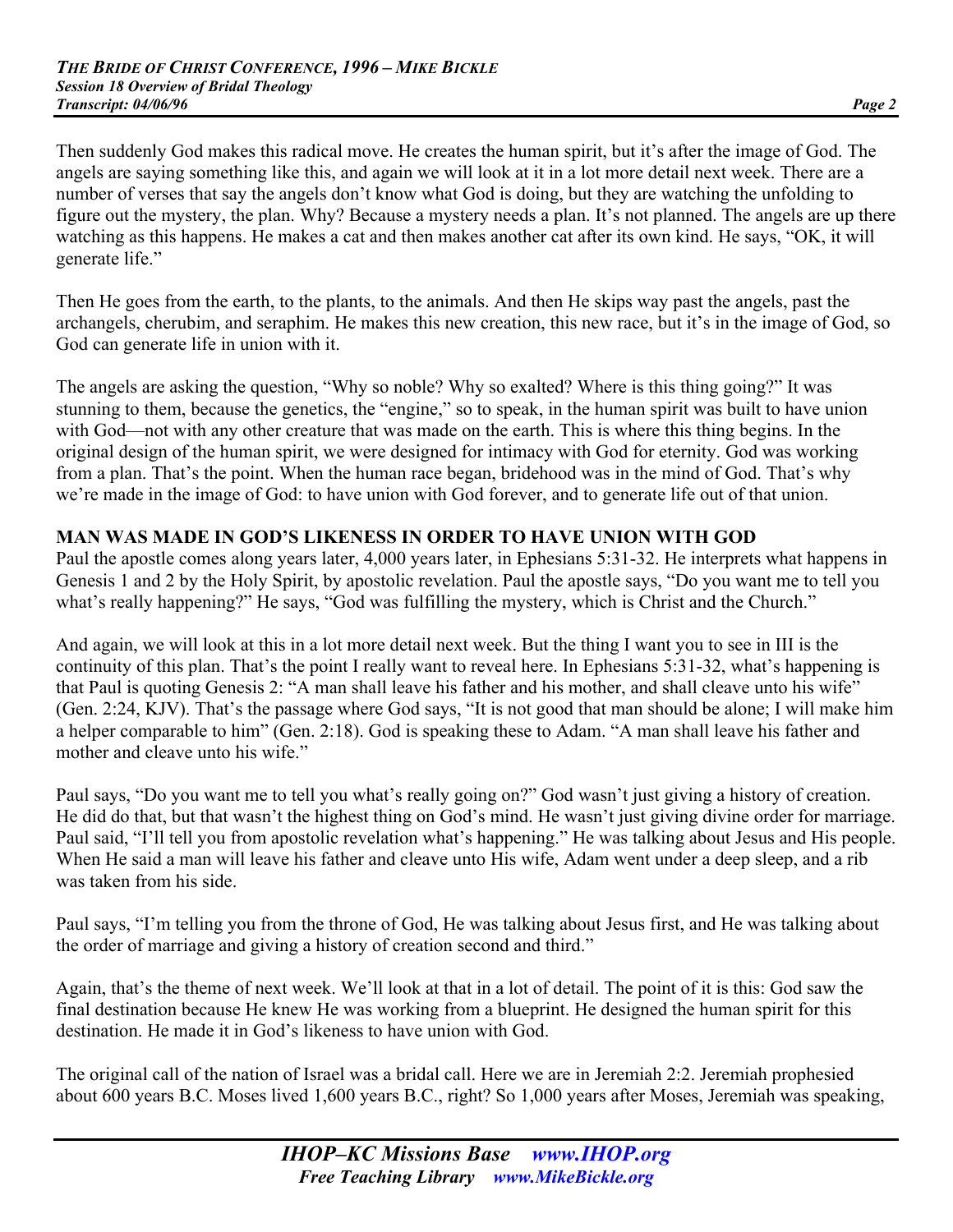1,000 years later. Like Paul, Jeremiah was looking back at a point in history, 1,000 years earlier, and he was giving prophetic interpretation to it in a way that they didn't even fully understand in their day.

Adam is up in heaven listening to Paul. Paul says, "Well, I'll tell you what was happening when God was speaking to Adam. He was talking about Jesus."

Adam says, "How does Paul know that? That's exactly what was going on. I didn't know that down there, but I know it up here."

#### **"I REMEMBER YOU, AND THE DEVOTION OF YOUR YOUTH"**

To the nation of Israel 1,000 years later, Jeremiah turns around and says, "I'll tell you what was really happening at the exodus." He says it right here in Jeremiah 2:2, interpreting the Bible with the revelation of the Holy Spirit.

"Go and cry in the hearing of Jerusalem, 'Thus says the Lord: 'I remember you, the kindness of your youth, the love of your betrothal, when you went after Me in the wilderness, in a land not sown. Israel was holiness to the Lord, the firstfruits of His increase. All that devour [Israel] will offend; disaster will come upon them'" (Jer.  $2:2-3$ ).

Of course, we know that at the end of the age, everyone who comes against the purpose of God encounters disaster, and it's a disaster which happens in the context to the marriage supper of the Lamb. The ultimate disaster they're talking about here is Revelation 19. This is the marriage supper of the Lamb. It's the great supper of God on the earth. Remember, there's a celebration in heaven; then there's a disaster on the earth where all the enemies of God are slain.

Here's the point of this passage, in verse 2. Jeremiah says, "God wants you to know that He remembers your devotion, the devotion of your youth as a nation. He remembers the love you had when He first betrothed you to Himself in the wilderness."

The NIV says, "I remember the devotion of your youth, how as a bride you loved me" (Jer. 2:2, NIV). That's what the NIV says. The NKJ says, "I remember . . . the love of your betrothal" (ibid, NKJV).

Jeremiah is looking back 1,000 years later and interpreting what God did in Exodus 19 when He made the covenant, where the words of the covenant were first spoken (Ex. 19:5-8). We understand through Jeremiah that it was a bridal covenant.

Let's go ahead and look at that passage really quickly. In Exodus 19, they're in the wilderness. I've written verses 5-8, but actually, look at verse 4. This is God speaking. "You have seen what I did to the Egyptians" (Ex. 19:4). This is the covenant, right here on Mount Sinai, and the Ten Commandments is in the next chapter.

This is the bridal covenant. God told Jeremiah, "This was their love to Me as a bride in the wilderness." This was their official betrothal as a nation, when the nation of Israel officially began in covenant with God as a whole nation. We know Abraham had a covenant. This is the whole nation coming in covenant out of Egypt. It was a betrothal. It was a marriage. It was an official engagement to a nation. It says, "You saw what I did to you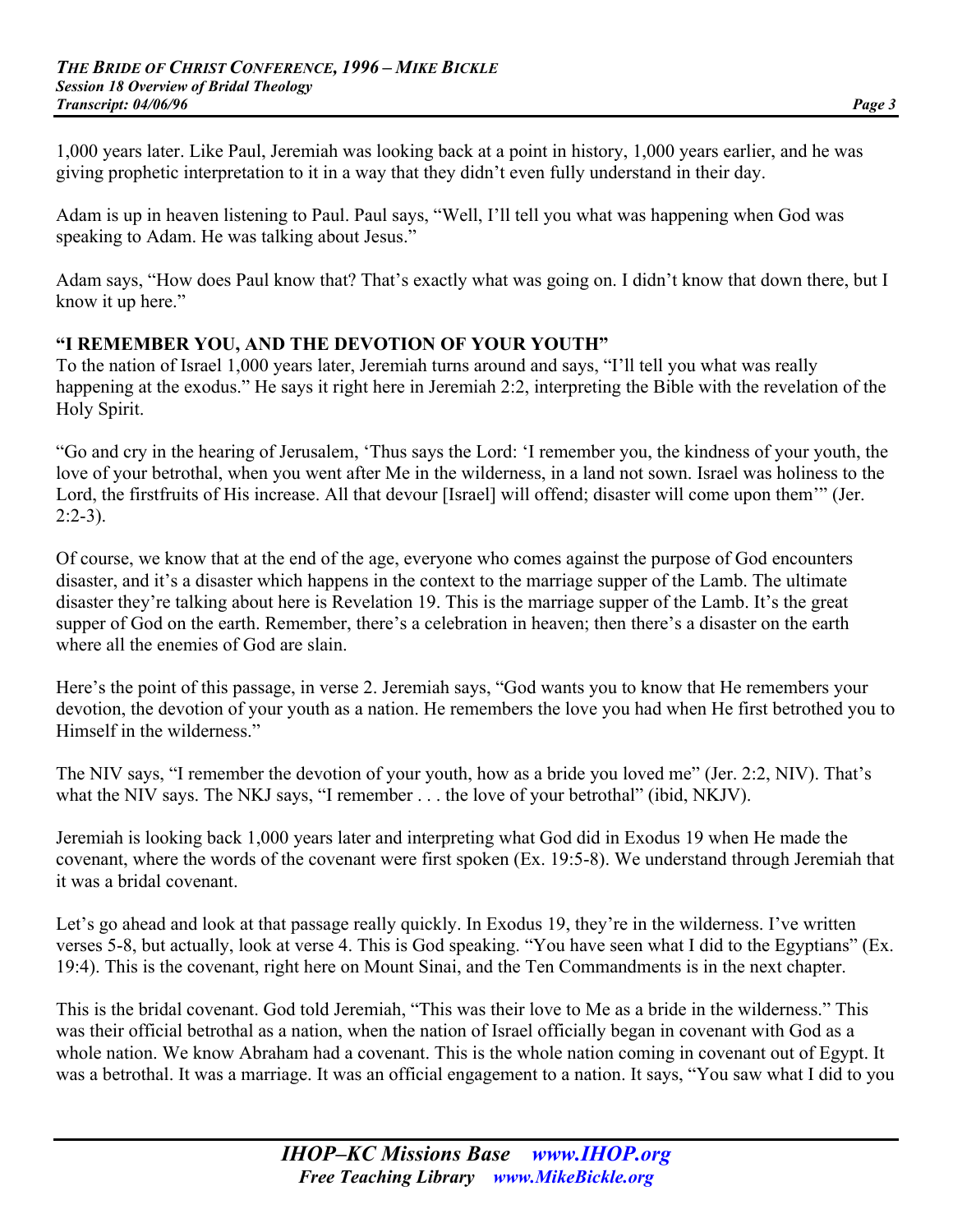in Egypt, until I bore you on eagles' wings and brought you to Myself" (Ex. 19:4, paraphrased). That's the whole point: God was bringing Israel to Himself on eagles' wings.

#### **THE BRIDE BECOMES THE ULTIMATE TREASURE OF ALL CREATION**

"Now therefore, if you will indeed obey My voice and keep My covenant, you shall be a special treasure to Me above all the peoples, for all the earth is Mine" (Ex. 19:5, NKJV). They would be a special treasure.

Ultimately, the bride is adorned with jewels (Rev. 21). The bride becomes the ultimate treasure of all creation. It's the bridal city that lights up the new heavens and the new earth, adorned with jewels, like we discussed in one of those earlier sessions. God is literally going to make them His treasure—not only as endearing to His heart, but He's going to adorn her with treasure in Revelation 21 and 22. He knows this, because this was a betrothal. This is a bridal arrangement that's going to end in Revelation 21 and 22.

#### **"YOU ARE MINE, AND I WILL MAKE YOU JEWELS IN MY HAND"**

Malachi 3:17 was the verse with which the Lord quickened my heart for the women in the prophetic conference. This verse is the same language. God says, "You are Mine, and I will make you jewels in My hand."

God is going to make the people of God a jewel in His hand. He's going to do that in terms of beautifying their life, but He's going to do it in terms of making the city a jewel. I'm talking about the bridal city, literally. Most of these things have a corresponding fullness in the age to come. For example, Jesus says, "You are the light of the world" (Mt. 5:14). Well, the bride's light illuminates and brings glory to everyone who touches it, to everyone who sees the illumination of the bride (Rev. 21:11). Literally, we will be the light of the new heaven and the new earth in partnership with Jesus. Jesus had so many things more in His mind when He said His teachings on the earth, because He knew where the end of this thing was going.

In verse 8, the people essentially said, "Yes, we will obey You" (Ex. 19:8, paraphrased). This is where the covenant is made, right here. But it's a covenant to be Jehovah's bride; that's the point. In Malachi 3:17, God said, "You are Mine; I will make you the special treasure that Exodus talks about. I will make you a jewel in My sight" (Mal. 3:17, paraphrased). In Revelation 21:2, God says, "I will adorn you" (Rev 21:2, paraphrased). We know from Revelation 21:9-21 that we're adorned with jewels as a city that's called a bridal city. We're adorned with jewels.

# **JEREMIAH BEGAN HIS MINISTRY WITH A CALL TO THE BRIDEGROOM**

It's interesting—we'll get to this point later, but I want you to see it now that we're in Jeremiah 2. Jeremiah is speaking during the reign of Josiah. If you've taken the Kings of Israel course, Josiah led the last great reform before the Babylonian captivity. What happened in Israel's history is that in about 586 B.C., God came in and smashed Judah, the southern kingdom. The northern kingdom had already been annihilated. He came down. He had warned them for years, "I will take you into captivity." He did. Babylon came and took them away.

But before that happened, they had one last spurt, one last reform, one last revival that touched part of the nation, and it occurred under the preaching of Jeremiah. Jeremiah was preaching during Josiah's reform. If you put the dates together, Josiah's reform was directly related to Jeremiah's first sermon. Jeremiah's first sermon reminded Israel that they were betrothed to the living God. There's a bridal revelation with which Jeremiah began his ministry. Jeremiah 1 is Jeremiah's call, and Jeremiah 2 is his first message. His first message begins, "'Remember, I called you as My bride. I remember when you loved Me as a bride. I betrothed you to Me in the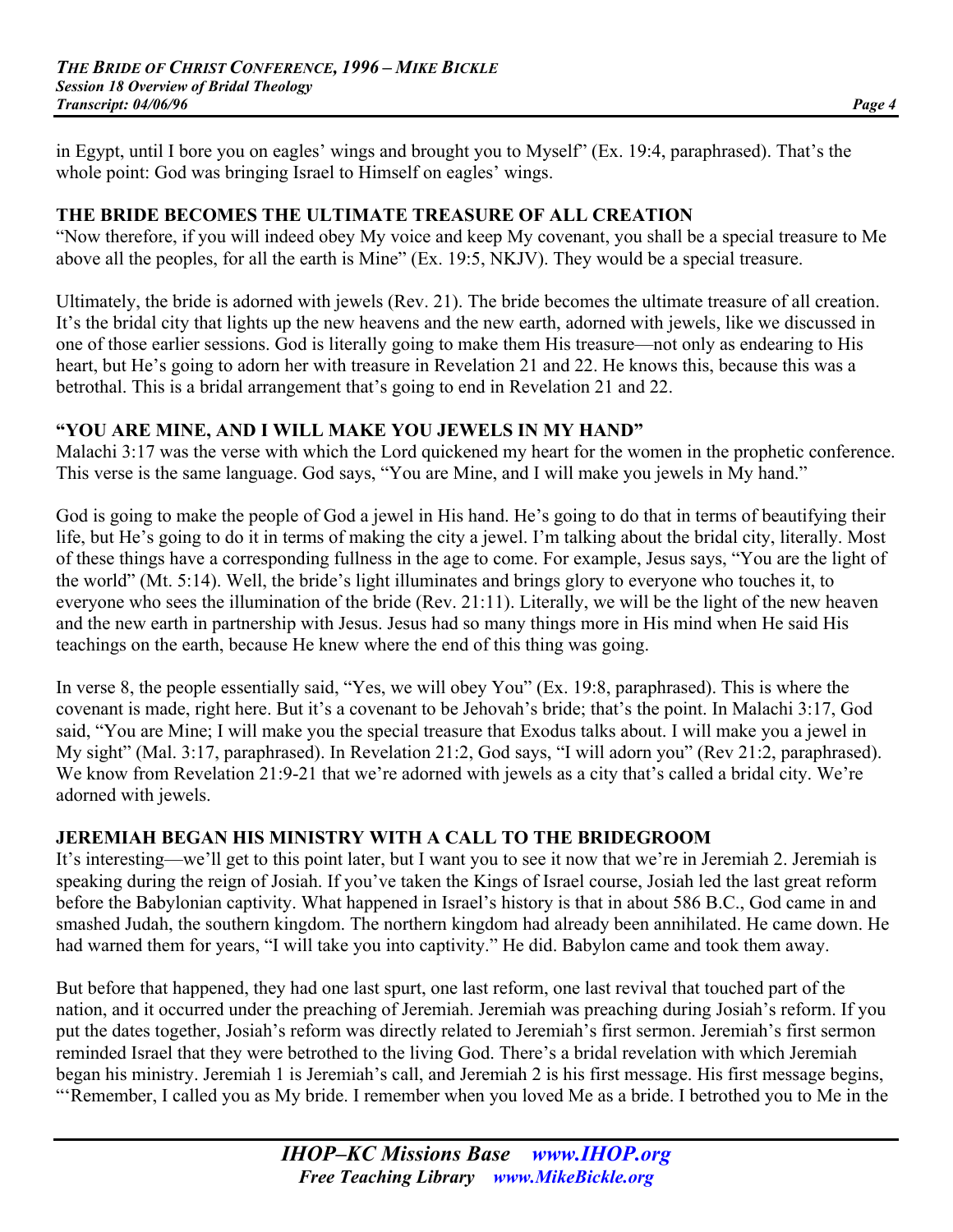wilderness with promises. You were holy to Me,' the Lord says. 'You were unique to Me. I will make you special. Remember Exodus 19.'"

That's the message that Jeremiah is trumpeting when Josiah's reform covers the land. That's the last "revival," as they call it. I don't know if you would call it *revival*, because there were many people in the nation who didn't receive it at all. That nation ended up in judgment, but because Josiah led the revival, God said, "You won't see it in your day. I won't do it until after you die" (2 Chron. 34:23-28, paraphrased).

Why? Because Josiah the king was the most righteous king in Israel's history. It says he obeyed as David did, except he didn't commit David's sins. Josiah was the young, eight-year-old king who was impacted by the ministry of Jeremiah. Jeremiah begins his ministry with a bridal revelation. Jeremiah 2 and 3 is all about the Bride of Christ. Actually, that fits in another part of the notes, but there you have it. It's the continuity I want you to see. It begins with God's original plan, God's eternal plan.

# **THE BRIDE REVEALED IN JESUS' EARTHLY MINISTRY**

Some of this we looked at in the last session. "The bride revealed in Jesus' earthly ministry." His messianic ministry begins at a wedding. Incidentally, we have John 2:1-12: that's the story of the wedding at Cana in Galilee. In the next event, in John 2:13-22, Jesus cleanses the temple. Some people have speculated that the cleansing of the temple took place in Jerusalem, but it was communicated by John in this sequence because the temple that Jesus is thinking about is the people of God and the temple in Revelation 21. He wants the temple clean after He begins His ministry at a wedding. I don't know if you can really do that, but I'll throw that out again for the risky.

Right after John 2, Jesus is revealed by John the Baptist as the Bridegroom. That's the next event that takes place, in John 3. John introduces Jesus as the One who has the bride. He said, "I'm coming to tell you about the One who has the bride." That's the title he gives to Jesus the Messiah. His first introduction of Jesus is the One who has the bride. What an introduction of the Son of God! Israel had been waiting for the One who has the bride—for Jehovah, who has a bride. John the Baptist begins his ministry with the proclamation of the coming One who has the bride.

Then, right after that, Jesus proclaims Himself as a bridegroom. Again, I imagine Jesus saying, "Lord, let Me call the bride"

The Lord says, "Not until Your final message."

"Well, John at least got to say I'm the Bridegroom."

"OK, You can say as much as John has said, and You don't get to say anything more than what John announced."

Anyway, that's my imagined conversation. It probably didn't happen that way. Jesus calls Himself the Bridegroom who will be taken away. That's how He describes Himself. He's talking about the cross. He says, "I'm the Bridegroom that will be taken away." That's how He first describes Himself. Then He calls the disciples the friends of the Bridegroom (Mt. 9:15). The point I'm giving you is an overview of the theology. I'm watching this thing build as it goes.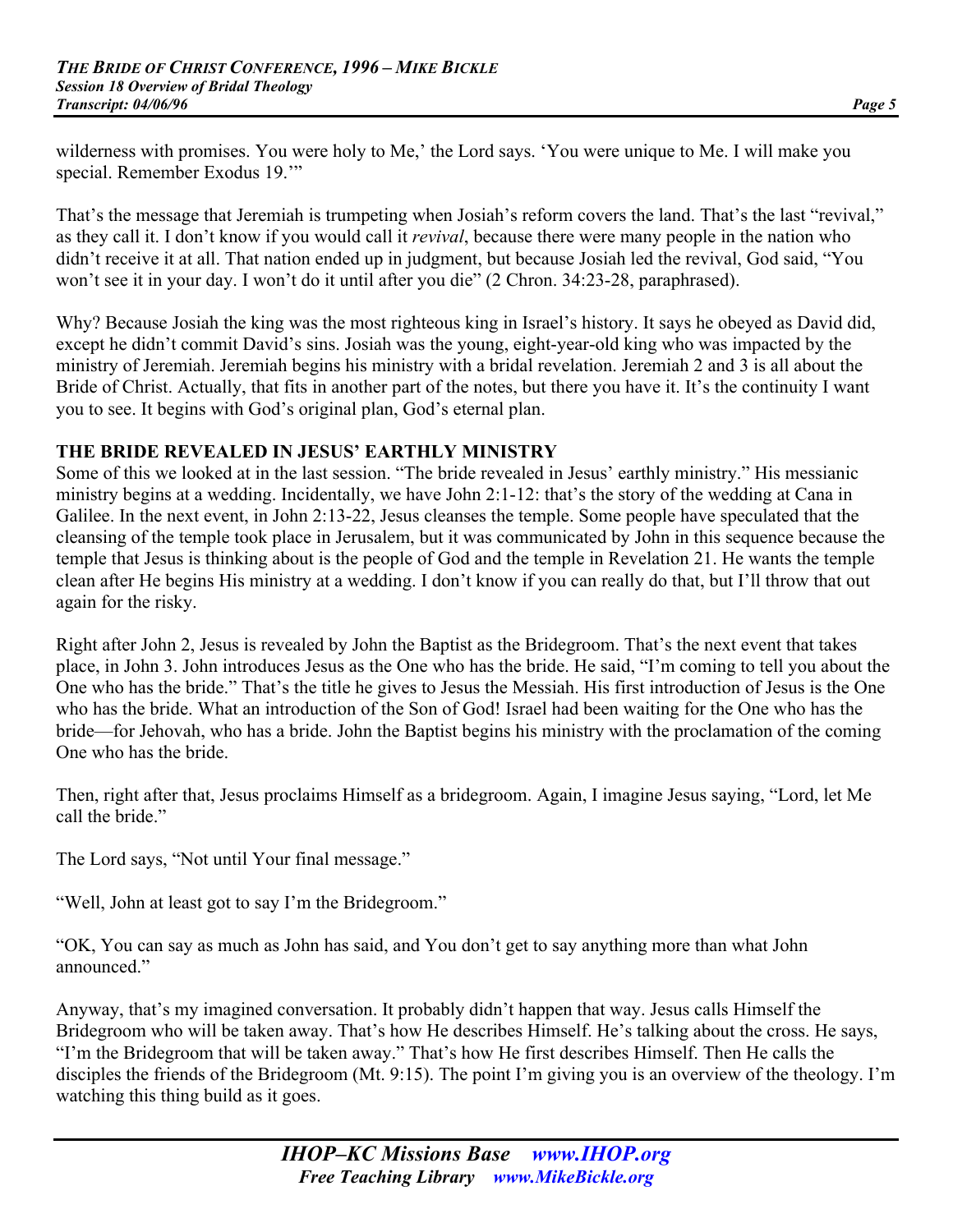Jesus ends his earthly ministry with a focus on the bride. We looked at it in the last session. Again, my point is just to give you the continuity of the whole thing. There's the final public invitation. Remember that parable the final private training in that final week. That's the second parable, His final recorded intercession for the bride; His final recorded conversation with anyone in the human race. It has bridal language to it. It's the very language that He used in interceding for the bride in John 17:24.

Jesus' ministry after the resurrection: His first message called them to bridal love. Again, this is a little review, but I just wanted you to have it all one, two, three, in one document. We didn't look at this in the last session, but in the first message to the seven churches, He tells the church of Ephesus, "Remember the love that you've fallen away from" (Rev. 2:4-5, paraphrased). Then, here in Revelation 2:7, He calls them to the paradise of God. Here in His very first message, He's actually re-emphasizing the last thing He said on the cross. He talked about paradise (Lk. 23:43). He brings it up again in His first message after the resurrection, when He speaks to the corporate church a word of correction. He brings up the paradise concept again. The paradise promise is in Scripture very few times. It's His last words to the thief on the cross and His first words when He speaks to the church, giving them a corrective note of a prophetic message. He brings up that paradise promise again.

Again, the first message is all of chapter 2 and 3. He ends it with a call to a feast and a call to the throne.

Just so you have it here, again, it's reviewed from in the last session; we looked at the prophetic part, but it's the fact that Scripture begins with the revelation of a bride, and it ends with a fulfillment of a glorious bride. It begins with a type of a bride and ends with the fulfillment of a glorious bride.

# **PROMINENT BRIDAL PASSAGES IN THE OLD TESTAMENT**

Now look at this: "Prominent bridal passages in the Old Testament." The point is, there's a multitude of Old Testament witnesses. God has been speaking this all the way through. That's the point I'm making here. This isn't something that was kind of an afterthought after Jesus came.

These are some of the key chapters. You've got Isaiah 62; you might put Isaiah 60-66. All seven chapters have a number of references, but Isaiah 62 is one of the most prominent. These are key Old Testament places where you find the bride. You can study that yourself. You can study it on your own.

# **TYPES OF THE BRIDE IN THE OLD TESTAMENT**

Types of the bride in the Old Testament. You have Eve, who is the suitable companion to God. You have Esther reigning over the enemy. You have Ruth triumphing over hopelessness. You have Rebekah, in partnership with the Holy Spirit. You have the types of the bride all throughout the Old Testament.

# **BRIDAL PARABLES IN THE NEW TESTAMENT**

I don't have to mention anything on Roman numeral X, but I just wanted it there in order. We have the New Testament bridal parables. Remember, Matthew 22 is His final public message. Matthew 25 is a private message, just for His disciples. John 2 isn't actually a teaching, but I believe it's a parable. It's an event that's a picture of the best wine being saved for last, and Jesus' ministry beginning. I think of that as a parable. It wasn't a parable that Jesus taught with words; it's a prophetic parable.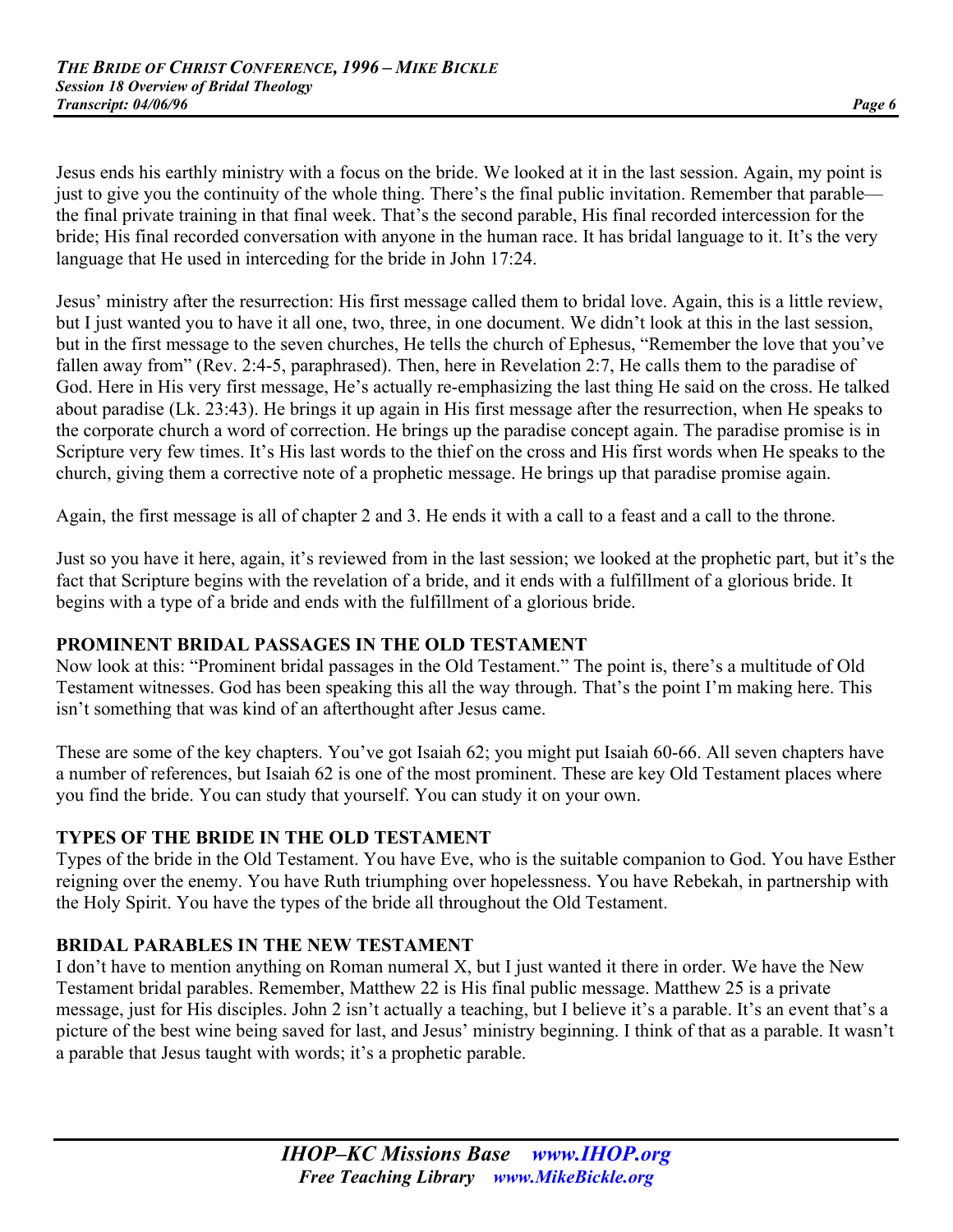Again, we're on an overview of bridal theology, just so you can get a feel for the Genesis-to-Revelation snapshot of this thing.

The bride as a paradigm of New Testament ministry. It's a lens. It's not the only lens, because you can look at New Testament ministry through the lens of a servant—through the paradigm of being servants. You can look at New Testament ministry through the lens of God the Father and the fathering ministry, but you can also look at the New Testament ministry through a bridal lens.

Jesus called John the Baptist "the greatest man ever born of a woman" (Mt. 11:11, paraphrased). He was the greatest prophet who ever lived. What does he call himself? "The friend of the Bridegroom" (Jn. 3:29, NKJV). Here's the greatest prophet in history; the most righteous man who ever lived. He is amazing, this man. There's no one more honored in ministry than the A, B, C, D, and E here. I have an E; I haven't gotten down there yet, but I'll give it to you in a second. These are the most honored ministries in history. I'll rip off a few verses for you where John the Baptist's ministry was prophesied. Whose ministry was prophesied with this kind of weight of Scripture behind it? No one's except for Jesus'. I'll give you a list of prophecies that said, "There's one coming as a voice in the wilderness to prepare a people." Imagine if you opened the book of Isaiah and saw your ministry prophesied directly!

The greatest man in history sees his ministry in one way: as a friend of the Bridegroom preparing the heart of the people to receive, who? The Bridegroom. This is the greatest ministry in the whole Bible in terms of righteousness, besides Jesus. Look at this list: Isaiah 40:3, Malachi 3:1, Malachi 4:5-6, and each of the four gospels quote the prophecy about John. Very few things show up in all four gospels, but this is one of the few things that are noted in each of the four gospels: Matthew 3:3, Mark 1:3, Luke 3:4-6, and John 1:23.

My point is this: the greatest man, the greatest prophet who ever lived besides Jesus who is, yea, more than a prophet, was asked to identify his ministry. What did he say? He's the friend of the Bridegroom preparing the hearts of the people for the Lord, but he's preparing them for a bridegroom. The New Testament ministry viewed itself as preparing the hearts of people for bridal love.

# **THE HIGHEST UNDERSTANDING OF MINISTRY IS TO BE FRIENDS OF THE BRIDEGROOM**

The twelve apostles didn't have a clue what was going on when He called them. These men were a wreck. When people didn't show up to their conference in Samaria, John said, "Burn the city with fire!" They were arguing about who was going to be the main guy in eternity. These men were out of control. Peter was rebuking Jesus; Judas was stealing money. The other ones all fell away. If you read about those guys, it really gives you encouragement that you can make it. I mean it. I look at them and I say, "I know I can make it because of those men."

Jesus looks at them in Matthew 9:15 and He defines them in the same grid in which John the Baptist saw his ministry. He says, "I want you to see your ministry like John sees his." He says, "OK. You men are also friends of the Bridegroom" (Mt. 9:15, paraphrased).

They don't have a clue what He's talking about. They say, "Wow!"

Jesus says, "You don't even understand." Because they were only after the promotion and growing their ministries at the beginning, but at the end they were going to be after preparing the hearts of the people for the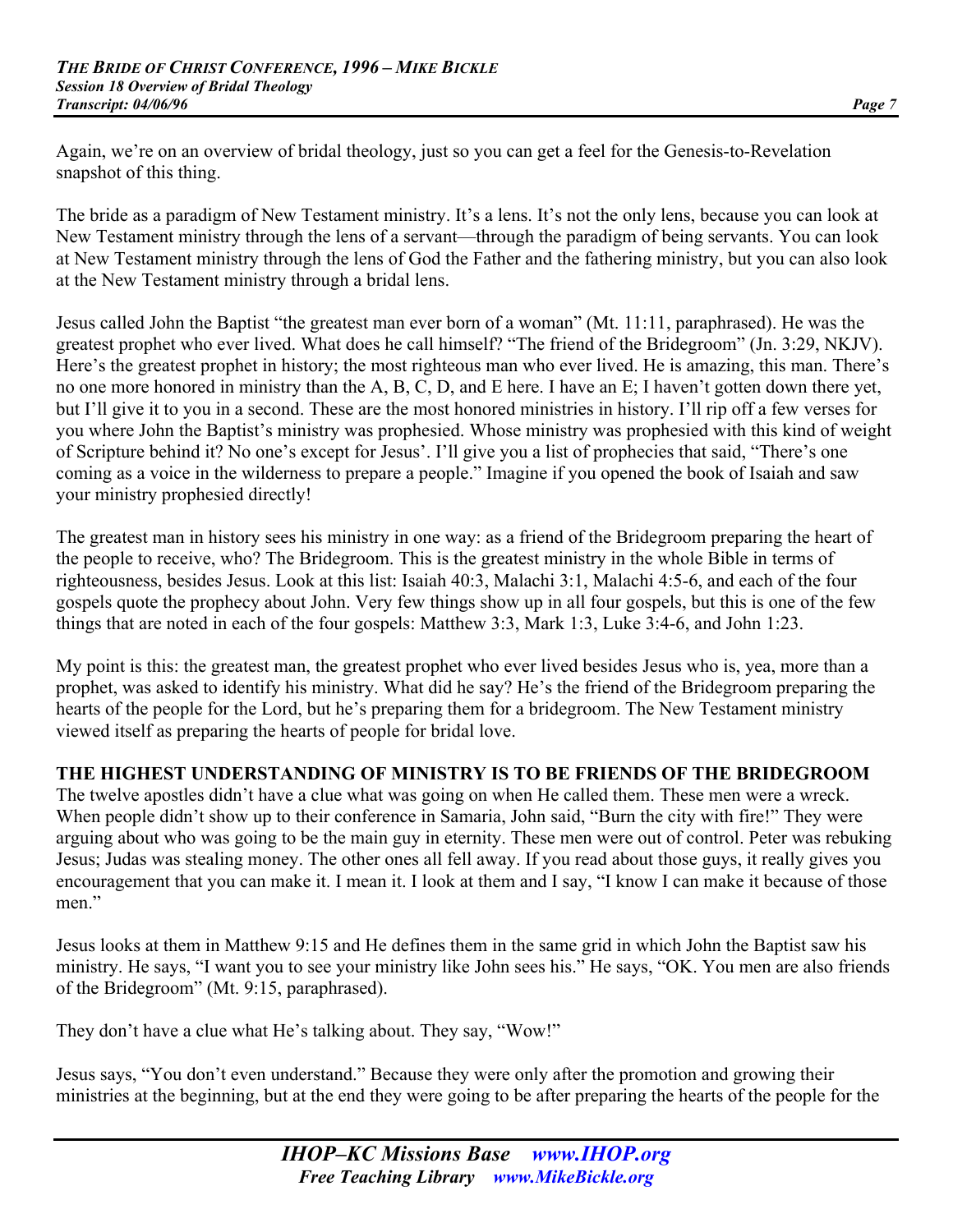wedding feast. He said, "You don't know it yet, but I'm naming you right now." When Jesus names you, He's indicating the way you will function and relate before God. When Jesus gives them a name, He's prophesying the way they'll function and the way they'll relate to God and people.

He said, "Before it's over, I've already named you. You're friends of the Bridegroom. You will function like John does. You'll prepare the people uniquely for Me. I'm the Bridegroom. You'll prepare them for Me." The highest understanding of ministry is to be friends of the Bridegroom.

Jesus was so excited. *Excited* isn't the right word, but after they replaced Judas as one of the twelve, Jesus put their names on the foundation of the bridal city. The friends of the Bridegroom have their names on the eternal city. That's truly amazing. They had so little understanding of what was going on. They were going to be anointed to reveal the bride and reveal the Bridegroom. They were going to have their names on the bridal city. Here they are fighting and arguing, and all this crazy stuff. My point is, the greatest apostles eventually saw their life through the lens of the Bridegroom.

#### **THE GREATEST MINISTRIES OF HISTORY PROCLAIM THE BRIDAL PARADIGM**

Look at 2 Corinthians 11. Paul was undoubtedly the greatest apostle. When he ministered, he viewed his ministry in its highest form as betrothing people as pure virgins to Christ Jesus in bridal imagery. When he went to the carnal Corinthians, the most carnal church, he said, "Don't you understand? I've betrothed you. I've led you into a legal engagement with the Son of God. You're legally married to Him because of the way I've led you to Him, and I now present you as a pure virgin before Him when I pray for you. And I'll present you that way on the last day" (2 Cor. 11:2-3, paraphrased).

Jesus, the King, in his prophetic sermon to the Church, His prophetic correction, is revealing the bride. He's revealing the love to which He's called them. Jesus had His ministry on the earth, but now that He's accomplished His work on the cross, He goes down to give one prophetic message. He begins it and ends it with references to love, and to being loved, and letting love dominate them more than anything else. Then He concludes with the feast and the throne in Revelation 3:20-21.

The other one I want to mention is Moses. Put down the verse we just looked at, Jeremiah 2:2. God was betrothing Israel to Himself using the leadership of Moses. Moses functioned in a role that was similar to that of Paul and the apostles and John the Baptist. He was leading them, betrothing them, bringing them into the relationship of being the special treasures to God. The greatest ministries of history have a paradigm of the bride.

Turn to 2 Corinthians 12. I want you to see a verse or two. Look at Paul's experience. He says in verse 1, "I will come to visions and revelations of the Lord" (2 Cor. 12:1). He's talking about more than revelations that are from the Lord. I think he's actually talking about revelations of the Lord. Because you can get something from the Lord, like, "You will buy a new house," or something of like nature—who knows? But this is the Lord revealing Himself in His splendor. The whole book of Revelation is called a revealing of the heart of Christ Jesus (cf. Rev. 1:1). We looked at that in an earlier session.

The point I want you to see is that now he's going to describe the revelations he's had of Jesus. At the end of verse 2, he says, "I was caught up to the third heaven" (2 Cor. 12:2, paraphrased). Then in verse 4, he's going to be a bit more specific. He says, "If you want to be more specific, I was caught up into paradise" (v. 4,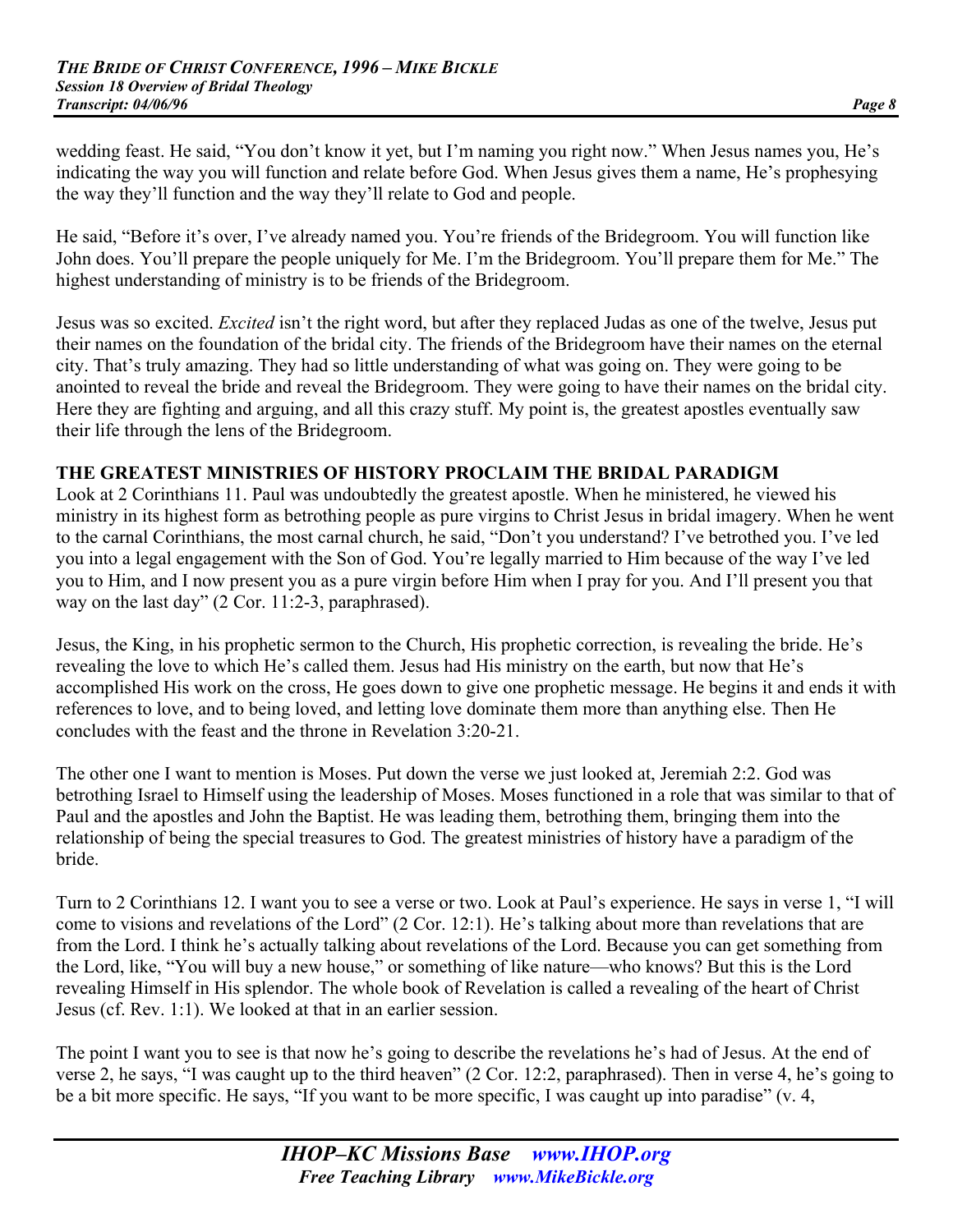paraphrased). This is one of the very few references to paradise in the Bible. "I heard inexpressible words, which it is not lawful for a man to utter" (ibid).

Here's what Paul is saying. He says, "I have seen a revelation of Christ Jesus. Specifically, I was caught up into paradise." The bride is paradise. The bridal city and paradise are identical. You've got to put a bunch of verses together, but I think you've got enough of them to do that, so I won't spend seven or eight minutes doing it. Paradise is the bridal city. Paul says, "I've seen a revelation of the Lord." Paul saw paradise. He saw some version of the city.

He says, "It is not lawful for me to speak of it." Paul heard things that were inexpressible. He says, "Number one, I don't have language for it. I couldn't express the splendor of what I saw." He references this in 1 Corinthians 2, to a degree. In 1 Corinthians 2:9, he says, "Eye has not seen, ear has not heard, it has never entered into the heart of a man, the things that God has prepared for the people who are His" (1 Cor. 2:9, paraphrased). He says, "I saw things that are impossible for me to describe to you. There are no human words. There's nothing to which I can compare it. It's beyond human description. It has never entered into the heart of a human being, the glory that God has prepared for His people."

Then he says, "There's another part of what I said, though it's not lawful for me to speak of it to you. I have no permission from God to reveal it because there are some categories of revelation that aren't to be verified and revealed to be put into the Scriptures." He said, "I saw things that God doesn't want established in the *logos* of God. They are awesome." It has to do with paradise—both the inexpressible and the unlawful; the things that he might be able to say, but he has no language for them. The things that he's forbidden to speak are all about paradise, which is about the bride. Paradise is the bridal city.

Paul's revelation, he tells us in Ephesians 5, is that the great mystery is Jesus and the Church in context with the bride. He calls it the greatest mystery, and we know from another session that *mystery* is the plan hidden in the heart of God. The great mystery was the one about the bride. There are a number of facets to the mystery of God, but the highest one, Ephesians 5 says, is the one about Jesus and His people—Jesus leaving and cleaving to His people. That was the greatest plan that was in His heart.

Paul has a commission to reveal this mystery. He has a commission to reveal it. He saw things he hasn't been given permission to speak. In Ephesians 3:8-11, God has now said, "I want everyone to know the mystery of God," at least at an introductory level. Everyone is to know the mystery of God. Paul sees the purpose of his ministry as revealing the mystery which he tells us in chapter 5 is the bride. We learn from 2 Corinthians 12 that he was caught up and saw paradise face to face. He saw parts of the revelation of the bride. Paradise and the bridal city are identical.

This is all from the book of Ephesians. Paul's greatest intercessory cry is Ephesians 1:17-18: that they would see themselves as Jesus' inheritance. He knows where this thing is going. He has prayed that they would see the revelation of the bride. If you saw what he saw, you would pray what he prayed. Paul had confidence in the Lord. He described Jesus as nourishing and cherishing (Eph. 5:29). I believe the Holy Spirit will release the cherishing and nourishing of Jesus to His bride at the end of the age like no other time in history. Paul is confident that the Church will be brought to glory (v. 27). When He nourishes and cherishes, when the cleaving ministry of Jesus is fully revealed, when He cleaves unto His bride, when He nourishes and cherishes, when He does this to weak people, Paul has confidence that this is going to bring the Church to the glory of God.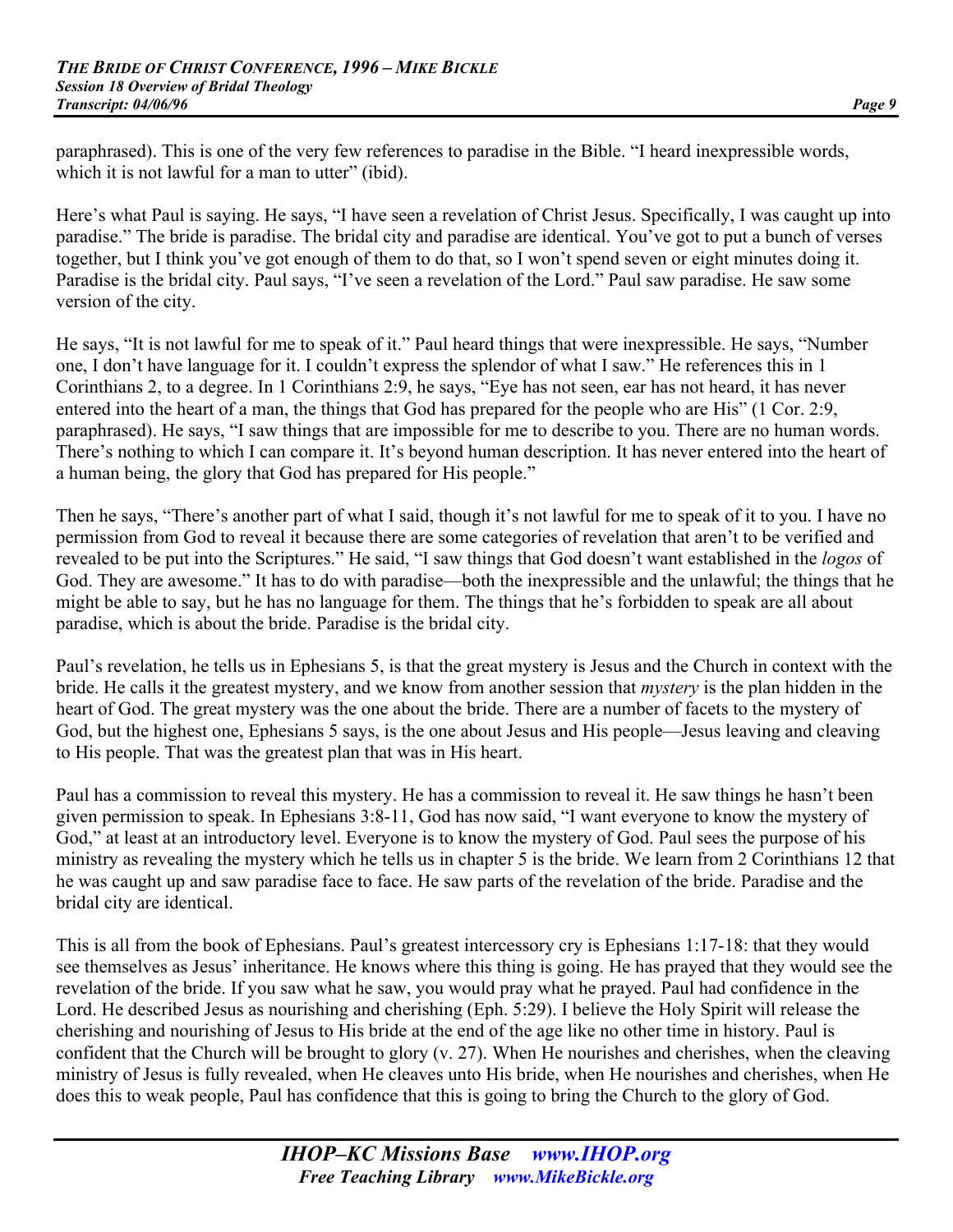I know I've given you a ton there. Again, these are just seeds meditate on. We won't really look at this, except for one verse, because we've already looked at it under the section of the prophetic, but I just wanted it laid out there.

#### **THE HOLY SPIRIT WILL AWAKEN THE HEART OF THE BRIDE AT THE END OF THE AGE**

The bridal focus of the Holy Spirit's end-time activity. Well, let's go through this really quickly. Hosea tells us that we will call the Lord, "My Husband," at the end of the age (Hos. 2:16). Isaiah tells us, "You will see yourself as *Hephzibah* and *Beulah*: God delights in you and calls you married" (Isa. 62:4-5, paraphrased). This prophecy is for the end of the age. As a bride, we will say, "Come" (Rev. 22:17)! We will have the bridal identity at the end of the age.

The Church is going to be radiant and full of glory, radiant and full of glory when the Lord comes for the Church (Eph. 5:27). Again, Ephesians 5 is in the context of the husband and wife, Jesus and the Church. So it's in the context of the Bride of Christ.

In John 2:10, Jesus is accused of saving the best wine for last (Jn. 2:10). I don't think this was just placed in the Scriptures as a keen observation; it's spoken that way, but I believe it's in the Word of God because it's true. God is saving the best wine for last.

Song of Solomon 8:6-7; I've got to sneak that one in there. The end of a progression, an eight-chapter progression, ends with the bridal seal on the heart. The progression of Song of Solomon is an individual progression, but there's a progression that's historical as well. The Church is going to end with a bridal seal. Individuals will, and the Church in history as well will end with Song of Solomon 8:6 as the final seal of fire on the heart.

#### **"I WILL TAKE WHAT IS MINE AND REVEAL IT TO YOU"**

John 16:12 and 15. This is a new verse I haven't introduced yet. Jesus tells them at the Last Supper, "I have many things you cannot bear right now" (Jn. 16:12, paraphrased). Do you know what I think the word *bear* means? I'm not talking about the Greek word for *bear*. I mean the concept, because He's going to die tomorrow. I don't think He's saying, "I'm not going to tell them I'm about to die." He told them that over and over. I don't think He's telling them Greek. He's saying, "There are many things you don't have the capacity to comprehend right now." He means, "You don't have the spiritual capacity to interpret them or comprehend them. You can't bear them right now." When He gave them to John, John worshiped an angel. He said, "You're not ready." John had spent sixty years as a mature apostle, and he still worshiped an angel twice.

He says, "Right now, you can't bear what I'm about to tell you." There's a progression. First He reveals them as servants; then as children of our Father; and then as a bride for the Bridegroom.

In John 16:15, He tells the things they can't bear. He says, "I will take what is Mine and reveal it to you" (Jn. 16:15). What's His that He's going to reveal to us? The Bride of Christ. Remember the original covenant, when the covenant nation started. He said, "I will make you My possession." Now He's at the Last Supper saying, "I will take what is Mine and I will reveal it to you. I will reveal what is Mine to you." There are hints of the bride there. There's more than that, but that's the highest thing that's His that He's going to reveal to us. It's who He is to us and who we are to Him. That's the whole purpose of the cross.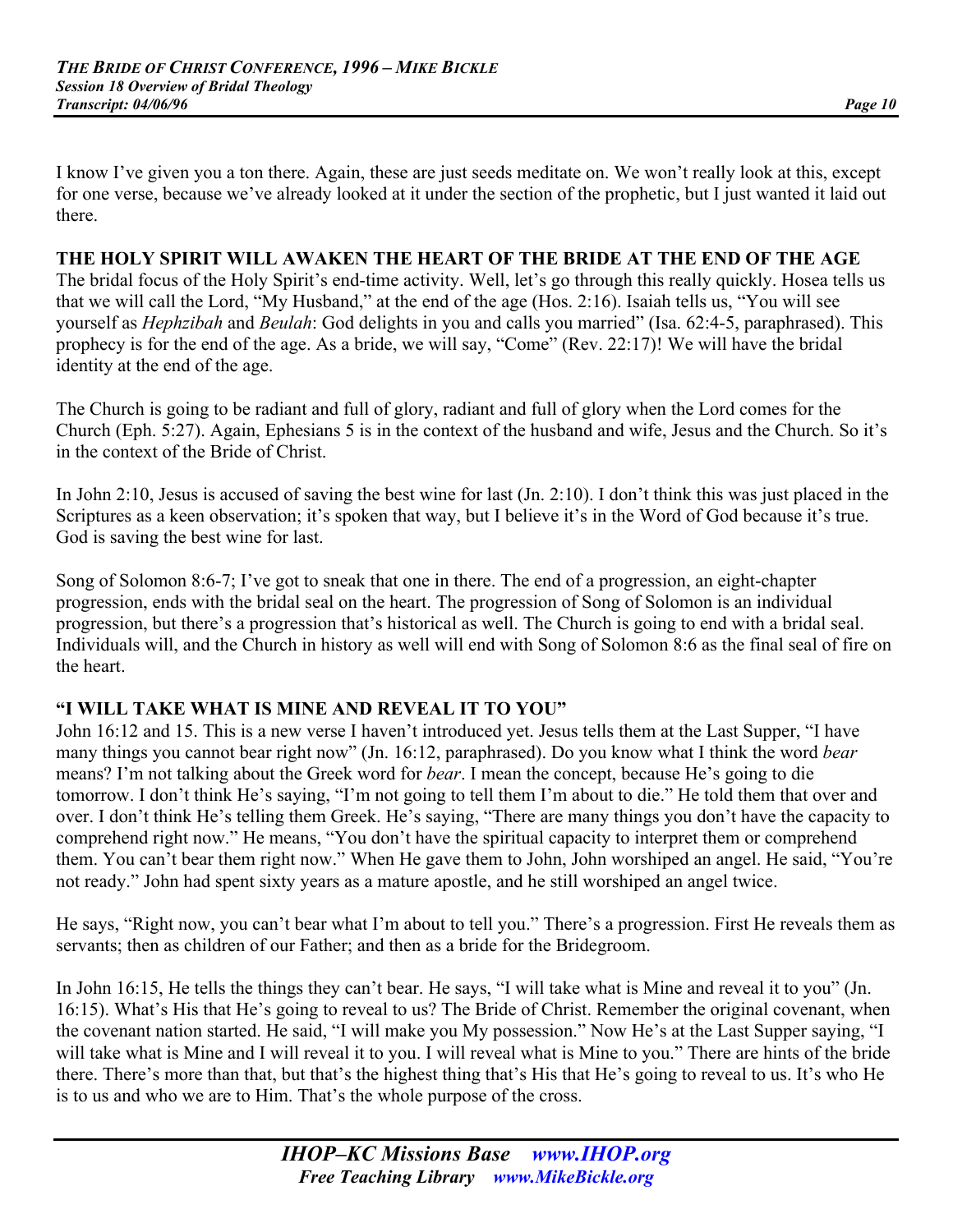# **A THREEFOLD IDENTITY: SERVANTS, CHILDREN, AND BRIDE**

The impact of bridal revelation. My point here is this: there's a threefold identity, servants, children, and bride, and the highest of these is the bride. It's the one that takes the most preparation, and it has the greatest impact as well. There's something about this revelation that impacts us even more than the other two, which has a very powerful impact on our heart. Being anointed servants of God, accepted at the throne of God like the angels, with the gift of righteousness, really has a powerful impact when it connects with our hearts.

The whole Reformation was based on the fact that we're accepted fully in the courts of God. We have full access to God. It's the revelation of the affectionate Father that produces such security, such desire for full obedience, as we saw in Sessions 15 and 16. But the revelation of the bride is more than security before the Father. It produces extravagant love, way beyond the call of duty or obedience, way beyond what He asks us to do. This has the greatest impact, but it also takes the greatest preparation to receive it. We can't understand the bride until we've understood that we're children before our Father, and we can't see that until we're servants before a good master. Our hearts simply can't comprehend it. One builds on the other; at least that's my theory. This is the greatest impact—the bridal revelation.

# **WHEN WE HEAR THE VOICE OF THE BRIDEGROOM, WE REJOICE GREATLY**

Here's John the Baptist. John says this: "I heard the voice of the Bridegroom and I greatly rejoiced, and my joy was made full" (Jn. 3:29, paraphrased). How could some guy rejoice in the wilderness? He has no pleasures whatsoever. Yet his spirit is full of rejoicing because he heard the voice of the Bridegroom. When we hear the voice of the Bridegroom, whatever wilderness we're in, we will rejoice. When your heart connects with Revelation 19, no matter what wilderness you're in, something will explode on the inside. I'm totally convinced of this, having not experienced much of it, but having the theory of it. Again, I'm in the same position as you. I'm trying to get this, but I've had a little touch of this and I begin to look at life a little differently; when I encounter a little revelation of this, I'm saying, "Lord, God!" This is really bigger than someone stealing your car or someone putting you down or someone betraying you. This is bigger than all of that. It really, really is. It's bigger than someone stealing your mailing list; to a pastor that's tragedy, but anyway.

OK, here's what happens to John. Let me tell you how it transforms John. John is a voice in the wilderness, right? The twelve apostles want to be a name. They want to be the first in the kingdom. John says, "I don't want to be a name. I'm happy to be a voice. I'm a nameless, faceless man. I'm happy to be a voice." Why is John content to be a voice instead of a name? Because he has heard the voice. When we hear the voice from heaven, we're totally content to be a voice in the wilderness instead of a name among men that's fortunate and famous.

John says, "I'm happy as a faceless ministry. I don't care. If all my disciples fall Him, I'm totally alive inside. I've heard the voice. Therefore, I'm content to be a voice. My whole ministry can shift over now. I can go and die by Herod; so what?"

I believe this with all my heart: that we will be content to be a voice instead of a name when we hear His voice, the voice of the Bridegroom. This had a tremendous impact on his heart; he rejoiced amid contentment, even with all his people leaving him and following Jesus in another part of Israel. John said, "That's great. I love it."

Of course, John has taken a beating. I've already given him a beating when he was worshiping that angel. John's going to say, "Hey Mike, you really, gave me a hard time down there. I went for 2,000 years and almost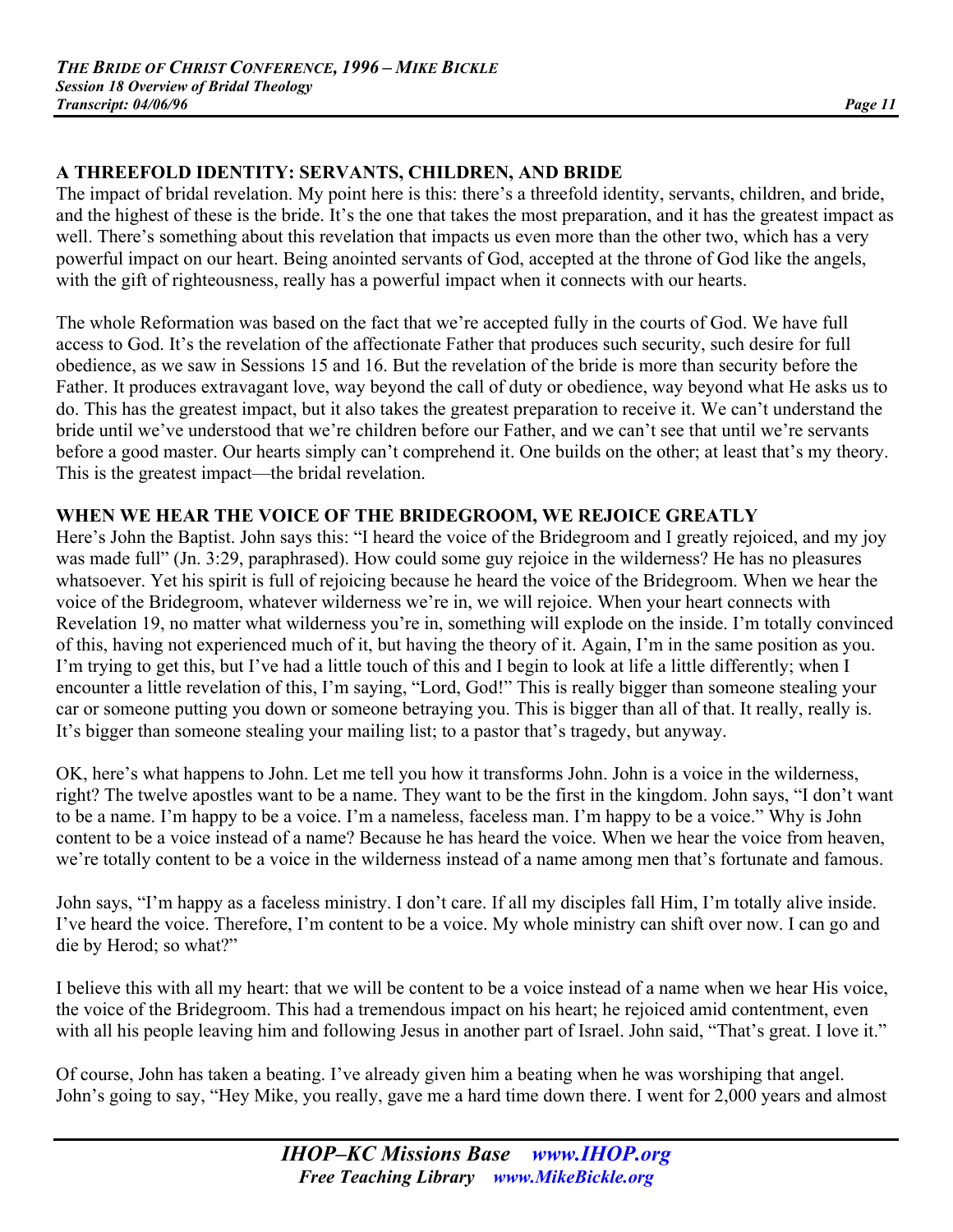no one ever preached on it, and you preached on it everywhere you went." My point is, he's overcome. The man with the greatest spiritual capacity was John the apostle. He experienced more than anyone. Still, this revelation overpowered him.

#### **FOR THE JOY SET BEFORE HIM, JESUS ENDURED THE CROSS**

Jesus' joy. We already touched on this when we looked at Isaiah 62:5. His joy is as a Bridegroom. In Hebrews 12:2, He says, "My joy is set before me. It empowered Me to endure the cross" (Heb. 12:2, paraphrased). The joy of Jesus, which is His people as a bride, empowered Him to endure the shame of the cross. The spirit of Jesus didn't need a whole lot of empowering, but the angels came and encouraged Him in the garden when He was shedding drops of blood. The joy that the Father showed Him empowered Him to endure the cross. That was it. The joy did something to Him that even the angels, I don't think, fully did. The angels strengthened Him, but the joy actually empowered Him in the end to embrace the cross.

My theory is, God showed Him the city again. God showed Him when He prayed, "Father, that those whom You gave Me would be with Me where I am in My glory" (Jn. 17:24, paraphrased).

I believe the Father somewhere gave Him a glimpse of the city and said, "They will be with You." There it is again. The joy set before Him empowered Him. We will be empowered to bear the cross in our own life when we see the joy set before us by the Scriptures.

Paul's intercession. The reason I'm putting this is that Paul knew the impact of bridal revelation. That's why he prayed that the Ephesians would get it in the first, big apostolic prayer in the book of Ephesians, because there are three of them in Ephesians. Paul said, "Lord, I know they'll get it. And I know that if they get this revelation, they'll be committed to You."

Again, Josiah's reform was the last great reform before the Babylonian captivity, under the bridal preaching of Jeremiah in Jeremiah's first sermon in Jeremiah 2:2.

# **THE BRIDAL NATURE OF THE NEW COVENANT**

The bridal nature of the new covenant. In Jeremiah 31, Jeremiah prophesies the new covenant. Do you know what it will be? The laws of God burned on the heart and the mind. That's the point. The Word of God is going to be burned and stamped into the human spirit with fire. The new covenant isn't just something we do on the outside with our neighbors, although we want to win our neighbors. The glory of the new covenant isn't just the tasks we do. It's the fact that the human heart has the thumbprint of God writing God's Word. It's inflaming the human heart. That's the point.

Hebrews 10:16 quotes Jeremiah 31. It's the same thing. God is going to write the Word, the law of God, on the heart. It will inflame the heart.

Jesus called John the Baptist the man with a burning heart. He said, "He's a burning and a shining lamp. His heart burns and his life shines" (Jn. 5:35, paraphrased). John had the Word written on his heart. His heart was burning.

In Luke 24:32, the disciples on the road to Emmaus asked, "What happened? "Did not our hearts burn within us" (Lk. 24:32, paraphrased). It's the Word of God burning on the hearts, stamped on the human heart, and on